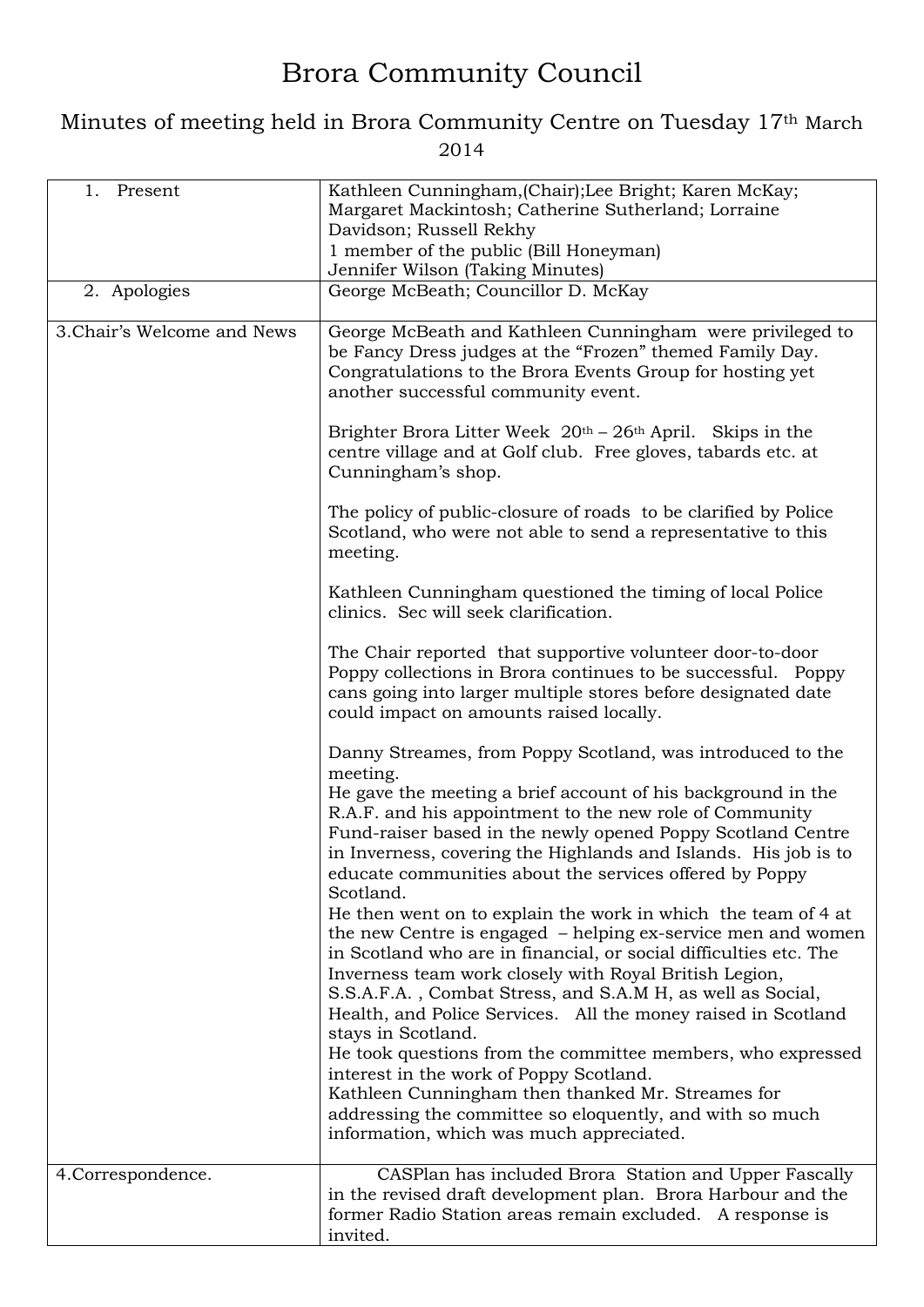|                            | Janitorial Provision - FBS User-groups, BCC & officials<br>attended a meeting to express concerns at handling of<br>this matter. Highland Council has apologised & a review<br>is in place. Letter of concern sent from BCC.                                                                                                                                                                     |
|----------------------------|--------------------------------------------------------------------------------------------------------------------------------------------------------------------------------------------------------------------------------------------------------------------------------------------------------------------------------------------------------------------------------------------------|
|                            | Gordonbush Windfarm proposed extension – no report                                                                                                                                                                                                                                                                                                                                               |
|                            | BCC submitted objection response to the Scottish<br>government & H.C. Planning re West Garty Winfarm<br>proposal. Held on record.                                                                                                                                                                                                                                                                |
|                            | <u> Public consultation on Service Point provision</u> – BCC 's<br>response is approved for submission. Held on record.                                                                                                                                                                                                                                                                          |
|                            | North Highland Line Seminar circulated.                                                                                                                                                                                                                                                                                                                                                          |
|                            | Sutherland Public Transport Consultation 24th March in<br>Golspie Highland Council will cut $\&$ 2 1/2 million from<br>transport. Consultation forms to be circulated (School<br>and Users). BCC members should encourage the public<br>to attend the Golspie meeting.                                                                                                                           |
|                            | Highland Licensing Board Consultation. Responses by<br>17 <sup>th</sup> April 2015 re introduction of supplementary policy<br>statements concerning the application for licences for<br>special events, such as Halloween.                                                                                                                                                                       |
|                            | Data Protection. Renewed by Direct debit.                                                                                                                                                                                                                                                                                                                                                        |
|                            | Legacy Funding from SSE. 1 <sup>st</sup> Phase update received from<br>Fiona Morrison, SSE. There is interest from several local<br>groups. Closing date for 1 <sup>st</sup> stage is 3 <sup>rd</sup> April. Tuesday<br>21 <sup>st</sup> April, Community Centre at 7pm is agreed date for<br>all applications from the $1st$ stage, to be considered by<br>BCC & SSE for 2 <sup>nd</sup> stage. |
|                            | Coastal Erosion Report. Brora Community Council<br>approved BADAG as potential funding applicant regard a<br>proposed mapping coastal erosion aerial survey. This is<br>liaison & and following joint approval by GCC.                                                                                                                                                                           |
|                            | Community Emergency Plan Suggestions from<br>volunteers involved in providing emergency help during<br>the recent storm have been collated. SSE have set in<br>place a Resilience Fund, not available to this area until<br>April Grants from £500 to £20,000 will be available. BCC<br>to liaise with Community Centre Association, Councillor<br>Mckay & SSE.                                  |
|                            | 2 Applications for Micro-grants had been received –<br>1:- The Fete Group - rental of portaloos $£250$ was<br>agreed<br>2:- Brora Aqua-aerobics Class -£70 was agreed.                                                                                                                                                                                                                           |
| 6. Highland Council Report | Counsellor McKay was not present                                                                                                                                                                                                                                                                                                                                                                 |
|                            | Braes Hotel - Requested structural survey report has not been<br>provided by owner. Highland Council Building Standards will                                                                                                                                                                                                                                                                     |